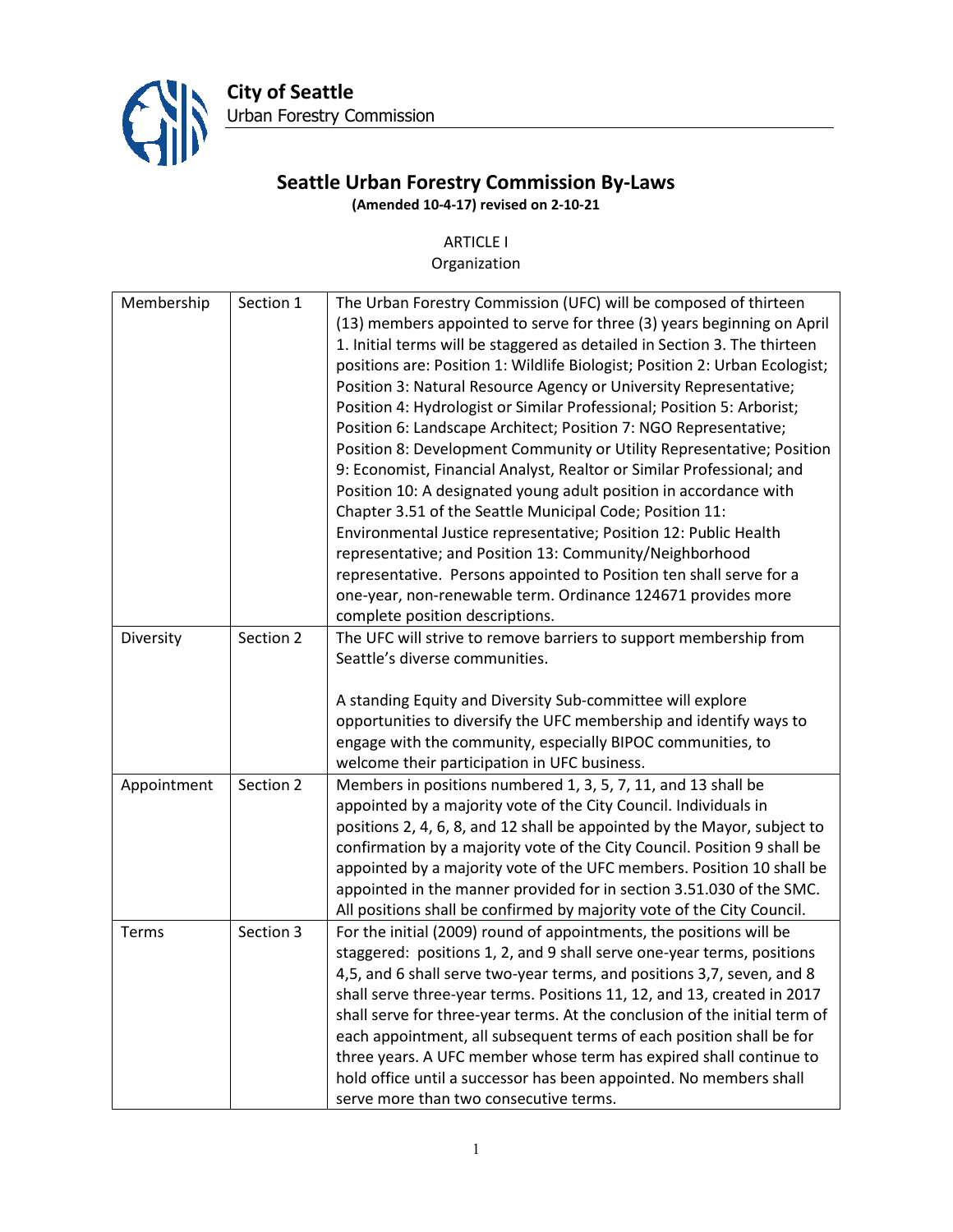| Attendance                  | Section 4  | Attendance at UFC meetings is expected. Commissioners are required<br>to inform the Commission Coordinator and the Chair of an absence<br>prior to the meeting. In the event of three or more unexcused<br>absences in a year, the Chair can take appropriate action, including,<br>but not limited to, recommending removal from the UFC.<br>(Notification of an absence prior to the UFC meeting is necessary in<br>order to ensure a quorum at UFC meetings).                                                                                                                               |
|-----------------------------|------------|------------------------------------------------------------------------------------------------------------------------------------------------------------------------------------------------------------------------------------------------------------------------------------------------------------------------------------------------------------------------------------------------------------------------------------------------------------------------------------------------------------------------------------------------------------------------------------------------|
| Removal                     | Section 5  | The Mayor may remove any appointed member in even numbered<br>positions 2 through 12, subject to confirmation by majority of the City<br>Council. City Council may remove any appointed member in odd<br>numbered positions 1 through 11. Position 9 may be removed by a<br>majority vote of Commissioners in positions 1 through 10.                                                                                                                                                                                                                                                          |
| Compensation                | Section 6  | Members receive no compensation for service on the UFC.                                                                                                                                                                                                                                                                                                                                                                                                                                                                                                                                        |
| <b>Extension of</b><br>time | Section 7  | Terms may be extended to accommodate scheduling and the<br>confirmation of new UFC appointees.                                                                                                                                                                                                                                                                                                                                                                                                                                                                                                 |
| Vacancies                   | Section 8  | Vacancies will be filled for unexpired terms in a manner similar to the<br>original appointment.                                                                                                                                                                                                                                                                                                                                                                                                                                                                                               |
| <b>Officers</b>             | Section 9  | A Chair and Vice-chair will be annually elected by vote. The Vice-chair<br>may act in the position of the Chair when the Chair is not available or<br>when the Chair delegates this role to the Vice-chair. If neither is<br>available the role of the Chair can be delegated to another<br>Commissioner.                                                                                                                                                                                                                                                                                      |
| Duties of the<br>Chair      | Section 10 | The Chair shall exercise general supervision over the UFC's business<br>and affairs, performing all duties incidental to the office and those<br>required by the Charter of the City of Seattle, law, ordinance, and<br>these by-laws, as well as those duties that are properly delegated by<br>the UFC.                                                                                                                                                                                                                                                                                      |
|                             |            | The Chair will preside at all meetings and have those powers generally<br>assigned such an officer. The Chair will act as spokesperson for the<br>Commission and as its representative at meetings with other<br>organizations and committees unless such representation is otherwise<br>authorized by the UFC. The Chair may, however, delegate to any UFC<br>member performance of any duties imposed by this section. No<br>pronouncement made as spokesperson or representative will obligate<br>or commit the UFC except as provided by these by-laws or unless<br>authorized by the UFC. |
|                             |            | Work with the UFC Coordinator in setting agendas, follow up briefings,<br>and other administrative work.                                                                                                                                                                                                                                                                                                                                                                                                                                                                                       |
| Committees                  | Section 11 | The UFC, by resolution adopted by a majority of Commissioners, may<br>designate or appoint one or more standing or ad-hoc Committees,<br>including an Administrative Committee and a Diversity and Equity<br>Committee. Each Committee shall consist of two or more<br>Commissioners, but not more than six commissioners (in order to not<br>trigger Open Public Meetings Act) and may include other individuals to<br>provide specific expertise who are not Commissioners. Such individuals<br>shall have appropriate qualifications and serve in an advisory capacity.                     |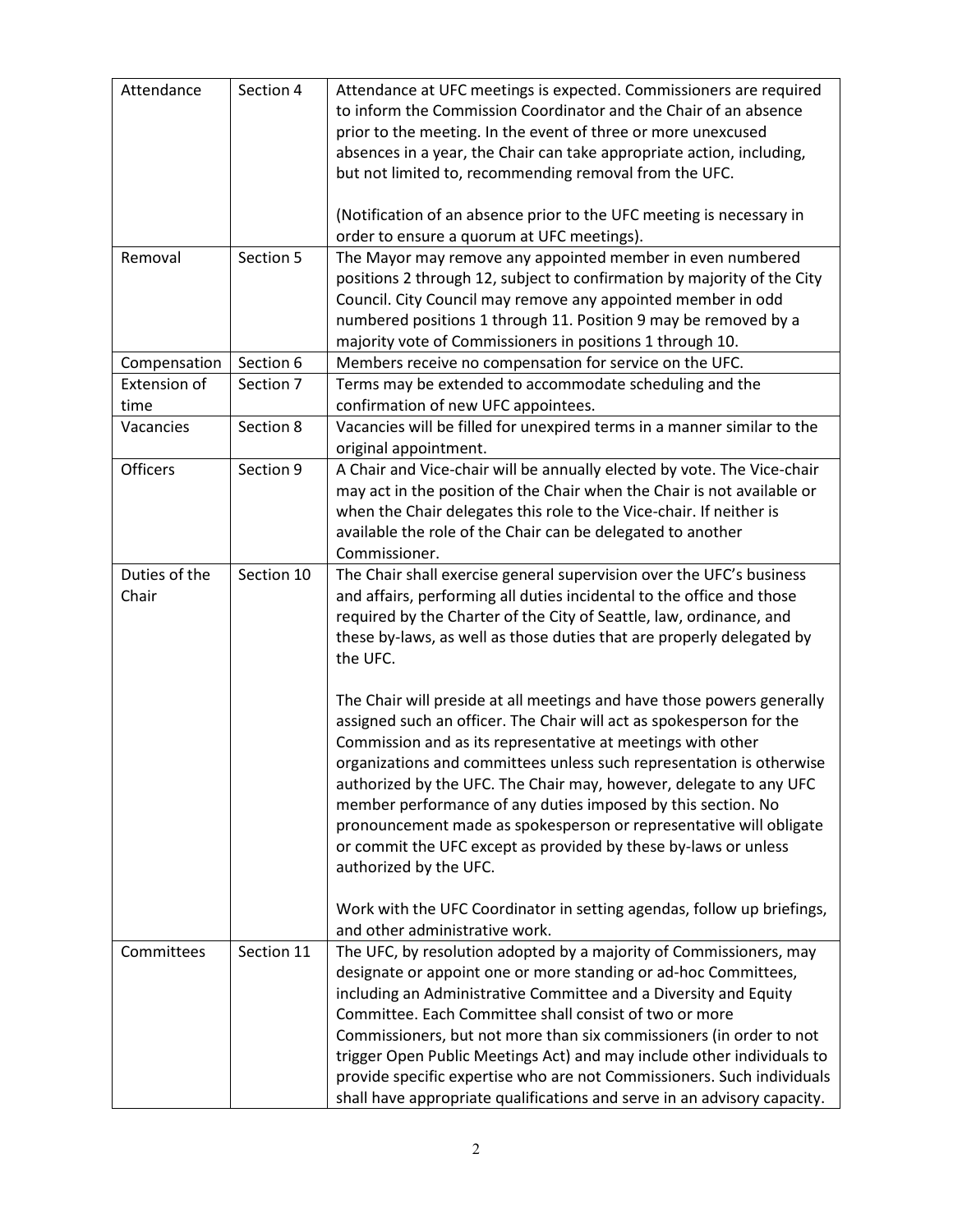| Chair Ex-<br>officio | Section 12 | The Chair serves ex-officio on all Committees.                      |
|----------------------|------------|---------------------------------------------------------------------|
| Act as body          | Section 13 | The UFC acts as a body in making its decisions and announcing them. |
|                      |            | No member may use agency letterhead or speak or act for the UFC     |
|                      |            | without prior authorization from the Chair.                         |
| Address              | Section 14 | The physical address of the UFC shall be:                           |
|                      |            | Office of Sustainability and Environment                            |
|                      |            | City of Seattle                                                     |
|                      |            | Mailing address:                                                    |
|                      |            | P.O. Box 94729                                                      |
|                      |            | Seattle, WA 98124-4729                                              |
|                      |            | Street address:                                                     |
|                      |            | 700 Fifth Avenue, Suite 1868                                        |
|                      |            | Seattle, WA 98124                                                   |

# ARTICLE II

#### Meetings

| Public   | Section 1 | All meetings of the UFC, except those at which personnel matters will be                                                                                                                                                                                                                                                                                                                                                                                                                                                                                 |
|----------|-----------|----------------------------------------------------------------------------------------------------------------------------------------------------------------------------------------------------------------------------------------------------------------------------------------------------------------------------------------------------------------------------------------------------------------------------------------------------------------------------------------------------------------------------------------------------------|
| meetings |           | discussed, will be open to the public.                                                                                                                                                                                                                                                                                                                                                                                                                                                                                                                   |
| Meetings | Section 2 | Regular meetings of the UFC will be held on the first and second<br>Wednesday of each month in a publicly accessible location that will be<br>noted in the UFC website. The UFC will strive to provide a continued<br>remote participation/call in option for the public and commissioners. In<br>the event a change in location is necessary, effort will be made to inform<br>the public in advance. Additional meetings may be scheduled as<br>necessary. The City will make reasonable accommodation, upon request,<br>for people with disabilities. |
|          |           | Special meetings of the UFC may be held whenever and wherever the<br>UFC may determine. The Chair may call such meetings. The Chair will<br>issue such a call upon the request of seven (7) or more UFC members.                                                                                                                                                                                                                                                                                                                                         |
|          |           | Committee meetings will be held in City offices unless reason exists to<br>hold them at another location. Meetings will be scheduled in advance<br>by the Committee Chair. An agenda will be prepared at the direction of<br>the Chair and in consultation with staff and its substance conveyed to all<br>Commissioners.                                                                                                                                                                                                                                |
|          |           | UFC meetings will comply with requirements of the Open Public<br>Meetings Act (RCW 42.30).                                                                                                                                                                                                                                                                                                                                                                                                                                                               |
|          |           | It shall not be a violation of the Open Public Meetings Act requirements<br>for a majority of the UFC members to travel together or gather for<br>purposes other than a regular meeting or a special meeting provided<br>that take no action as defined in the Open Public Meetings Act.                                                                                                                                                                                                                                                                 |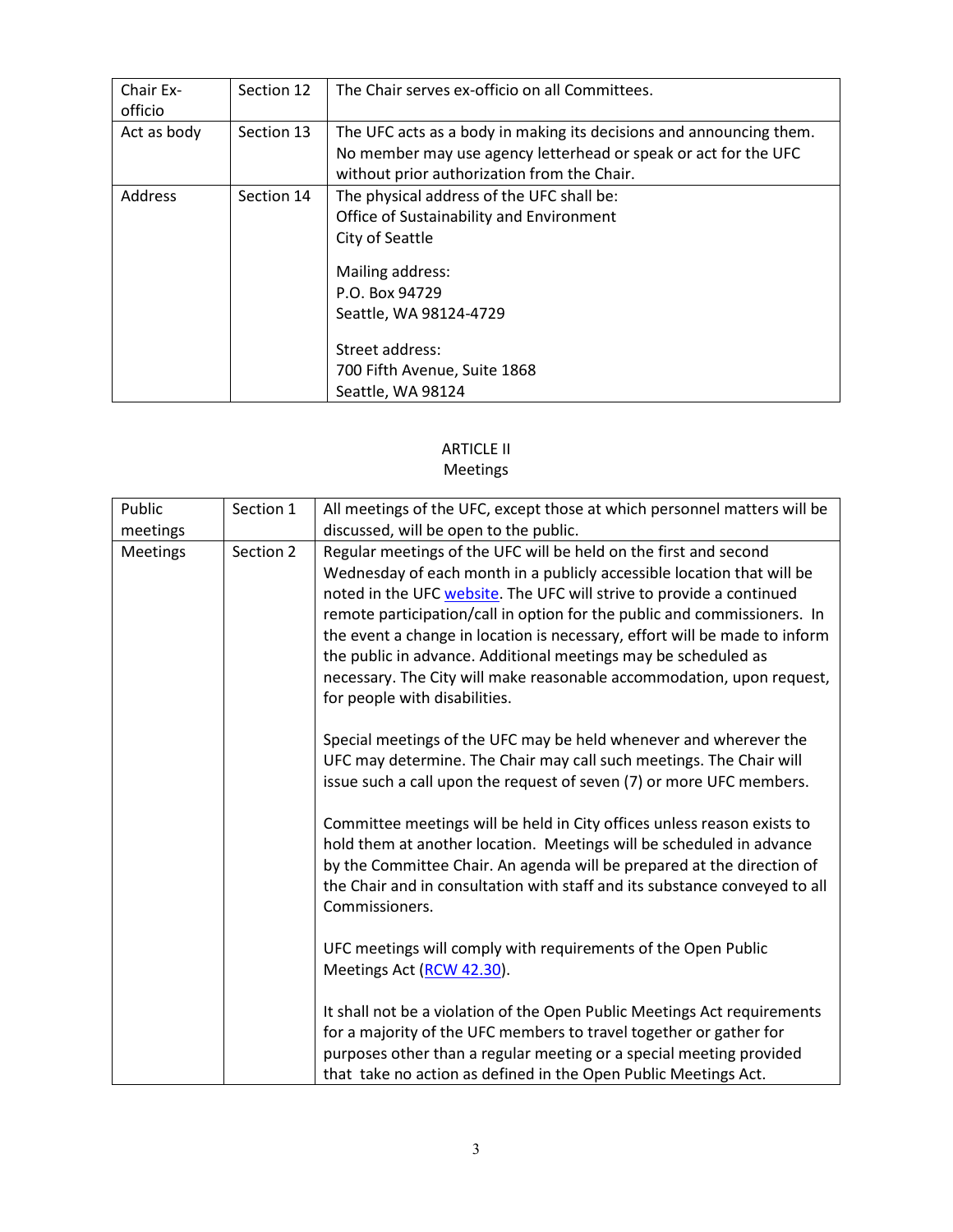|                                                                        |           | Commissioners may form subcommittees of fewer than six members to<br>participate in discussions with City Departments without triggering Open<br>Public Meetings Act.                                                                                                                                                                                                                                         |
|------------------------------------------------------------------------|-----------|---------------------------------------------------------------------------------------------------------------------------------------------------------------------------------------------------------------------------------------------------------------------------------------------------------------------------------------------------------------------------------------------------------------|
| Agenda and<br>Notice for<br>Public<br>Meetings                         | Section 3 | The Chair, with support from staff, will prepare an agenda for each<br>public meeting, prior to the meeting. Additional agenda items may be<br>proposed by any member of the UFC, subject to the approval of the<br>Chair. However, during the meetings, the UFC may only change the<br>agenda with consent of the majority of Commissioners present.                                                         |
|                                                                        |           | Commissioner will receive notice and agendas prior to each scheduled<br>UFC meeting.                                                                                                                                                                                                                                                                                                                          |
|                                                                        |           | Staff will make reasonable effort to post all meeting notices, current<br>agendas, and available documents noted in the agendas on the UFC<br>website. Staff will maintain a list of interested members of the<br>community and make reasonable effort to send advance notice of<br>scheduled meetings to this list.                                                                                          |
|                                                                        |           | The Chair may adjust for good and sufficient reason, the regular<br>convening time of meetings and hearings as set forth in these by-laws.<br>Reasonable effort will be made to advise, at least 24 hours in advance of<br>adjusted convening time, each UFC member and the public.                                                                                                                           |
| Request for<br>advice from<br>Council or<br>Executive<br><b>Branch</b> | Section 4 | Requests for a UF letter, analysis, advice, or recommendation from City<br>Council or Executive Branch will be addressed to the entire UFC. Such<br>requests shall receive priority for placement on the agenda.                                                                                                                                                                                              |
| Quorum                                                                 | Section 5 | A majority of the current members of the UFC constitute a quorum in<br>UFC meetings. In committee meetings, the majority of all committee<br>members are a quorum. Provided there is a quorum, a majority of those<br>present are required to ratify a vote.                                                                                                                                                  |
| Voting                                                                 | Section 6 | Each UFC member is entitled to one vote. Provided a quorum is present<br>at the meeting, all UFC action shall require a motion, a second, and a<br>majority vote of members present.                                                                                                                                                                                                                          |
|                                                                        |           | The UFC will strive for consensus. When consensus is not reached and an<br>action is approved by majority vote, dissenting member(s) may submit a<br>minority report to the Chair. The minority report will be forwarded to<br>the Council, the Executive Branch, and the public along with any letter,<br>analysis, advice, and recommendation or similar submitted by the UFC.                              |
| Public<br>Comment                                                      | Section 7 | Public comment can be offered at the beginning and/or the end of each<br>meeting. Each speaker will be limited to three (3) minutes. If more than<br>one member of the public from a particular group has requested to<br>speak, the group must select one representative of the group to present<br>the group's view. In such case, the group's representative will be<br>allowed five (5) minutes to speak. |
|                                                                        |           | The Chair will recognize those individuals who signed up to speak and<br>will enforce the appropriate time limits. Speakers should preface their<br>remarks by stating their first and last names, where they live, and where                                                                                                                                                                                 |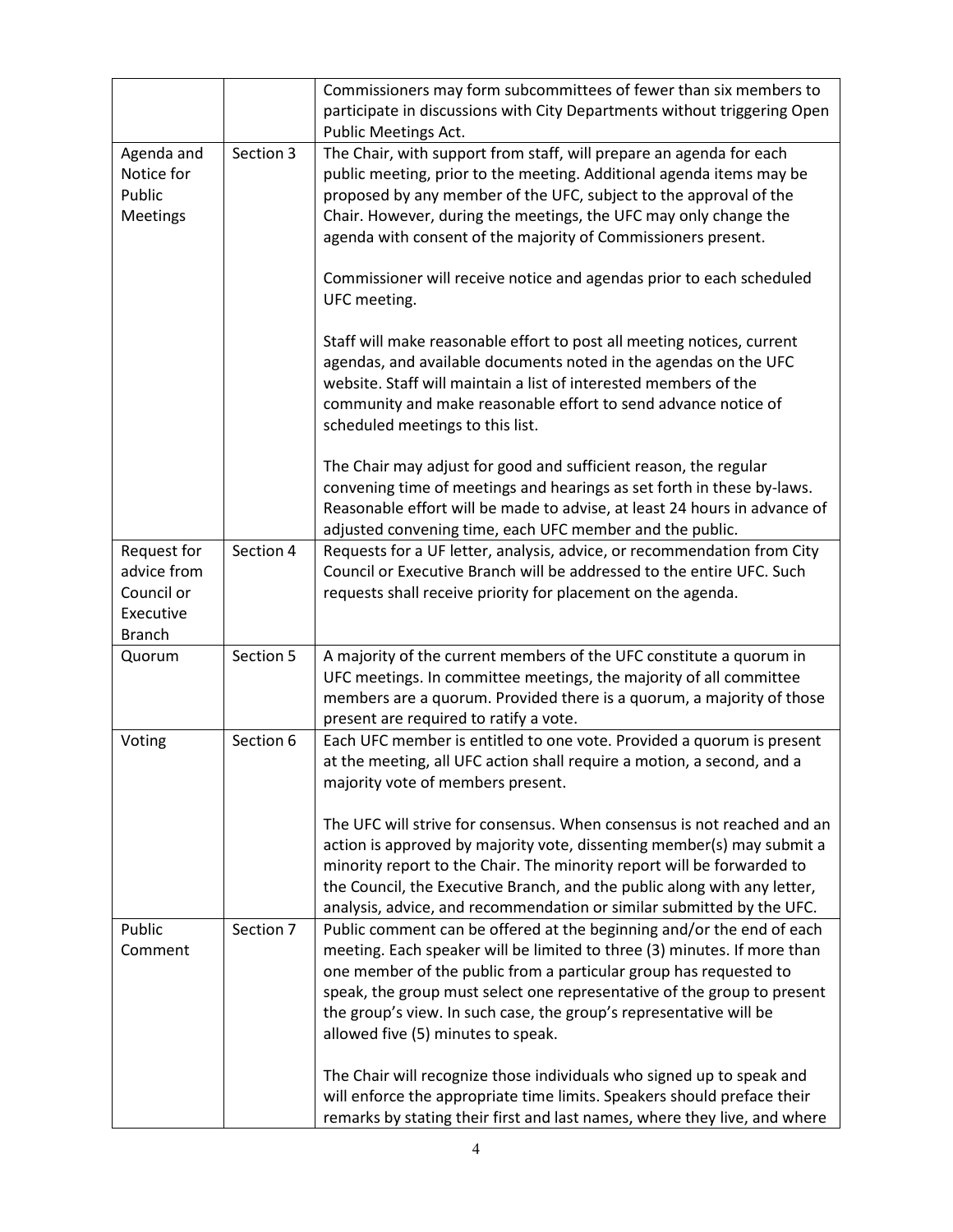|           |           | they work. Public comments made at meetings must be related to the<br>issues on the agenda for that meeting.                             |
|-----------|-----------|------------------------------------------------------------------------------------------------------------------------------------------|
|           |           | Written comments will also be accepted and should be directed to UFC<br>Coordinator at the Office of Sustainability & Environment (OSE). |
|           |           | The Chair has the right to exercise discretion in the implementation of<br>this section.                                                 |
| Protocols | Section 8 | The UFC shall adopt Protocols to guide the Commission's and the                                                                          |
|           |           | Commission's Coordinator work. See Article VI.                                                                                           |

### ARTICLE III Records, publications, and reports

| Records           | Section 1 | All records of the UFC will be open to public inspection.                                                                                                                                                                                                                                                                  |
|-------------------|-----------|----------------------------------------------------------------------------------------------------------------------------------------------------------------------------------------------------------------------------------------------------------------------------------------------------------------------------|
| Annual<br>report  | Section 2 | The UFC Chair or their designee will annually report to the Mayor and<br>City Council outlining the UFC's goals and objectives, and progress<br>toward achieving them; describing its programs and the amount of<br>business transacted.                                                                                   |
|                   |           | Members of the UFC will be given an opportunity to review the draft of<br>the annual report.                                                                                                                                                                                                                               |
| Committee<br>work | Section 3 | The Administrative Committee and the Equity and Diversity Committee<br>will provide annual briefings of activities to the full UFC.                                                                                                                                                                                        |
| <b>Minutes</b>    | Section 4 | Minutes of all regular UFC public meetings will be promptly recorded,<br>maintained, posted on the UFC website, available for public inspection,<br>and shared with the UFC mailing list via the UFC bulletin.                                                                                                             |
|                   |           | Meeting minutes will list the members present and consist primarily of a<br>summary of discussion and record of action taken. Minutes in draft form<br>for any particular meeting will be forwarded to each UFC member prior<br>to the subsequent meeting for appraisal and action/adoption at such<br>subsequent meeting. |

# ARTICLE IV Adoption and revision of By-laws

| Adoption | Section 1 | The UFC will adopt these by-laws for the conduct of its business. Copies                                                                                                                                                                                                                              |
|----------|-----------|-------------------------------------------------------------------------------------------------------------------------------------------------------------------------------------------------------------------------------------------------------------------------------------------------------|
|          |           | of such by-laws shall be made available for public inspection.                                                                                                                                                                                                                                        |
| Rules    | Section 2 | The rules contained in Robert's Rules of Order Newly Revised will govern                                                                                                                                                                                                                              |
|          |           | this UFC in all cases to which they are applicable and in which they are                                                                                                                                                                                                                              |
|          |           | not inconsistent with these by-laws.                                                                                                                                                                                                                                                                  |
| Revision | Section 3 | These by-laws, as adopted by the UFC, may be revised or amended at<br>any regular meeting by a vote of at least two-thirds (2/3) of the<br>members of the UFC, provided that notification of such proposed<br>revision or amendment had been made to Commissioners thirty (30)<br>days prior to vote. |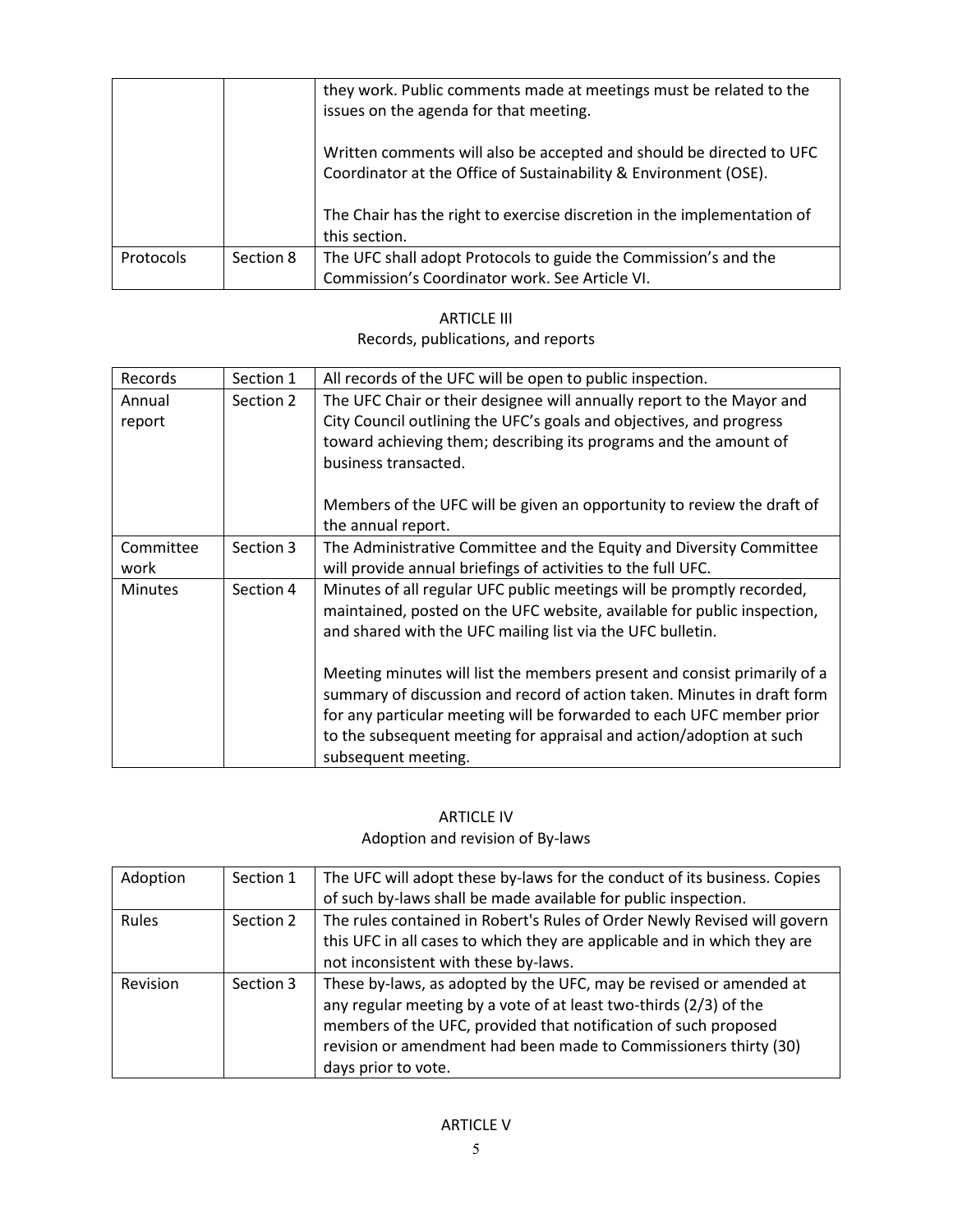Ethics

| City Code of<br>Ethics | Section 1 | The UFC complies with the provisions of the Seattle Ethics code.                                                                                                                                                                                                                                                            |
|------------------------|-----------|-----------------------------------------------------------------------------------------------------------------------------------------------------------------------------------------------------------------------------------------------------------------------------------------------------------------------------|
| Expectations           | Section 2 | Commissioners shall conduct themselves in a manner consistent with<br>the Seattle Code of Ethics which is appended to these bylaws. This<br>includes behaving in a civil manner towards each other, staff, and<br>members of the public.<br>Any conflict arising between members of the UFC will be resolved<br>internally. |

#### ARTICLE VI

|                |           | Commission protocols                                                                                              |
|----------------|-----------|-------------------------------------------------------------------------------------------------------------------|
| Coordinator    | Section 1 | The Seattle Office of Sustainability & Environment's Urban Forestry                                               |
| protocols      |           | Advisor will serve as the UFC Coordinator.                                                                        |
|                |           | The Coordinator will follow the Coordinator Protocols adopted by the<br>Commission on January 13, 2021 (enclosed) |
| Briefing and   | Section 2 | The UFC will utilize the briefing and letter writing guidelines adopted on                                        |
| letter writing |           | February 10, 2021 (enclosed)                                                                                      |
| guidelines     |           |                                                                                                                   |

# **Coordinator Protocols**

Adopted on January 13, 2021

The Urban Forestry Commission's (Commission) mandate is to advise the Mayor and City Council concerning the establishment of policy and regulations governing the protection, management, and conservation of trees and vegetation in the city of Seattle.

The following protocols will guide the work of the Commission and Commission Coordinator (Coordinator):

### **I. General Commission support**

The Coordinator will spend up to 25 hours per month to support the Commission with the following tasks:

- 1. Produce, in coordination with the Commission chair, meeting agendas.
- 2. Produce, at the Commission's request, initial drafts for letters of recommendation, Annual Report, annual work Plan, or other Commission documents.
- 3. Interface with City's Urban Forestry Core Team, Urban Forest Interdepartmental Team (IDT), City department staff, and other relevant organizations to schedule Commission briefings.
- 4. Provide computer and projector, or other technology, to facilitate presentations during Commission meetings.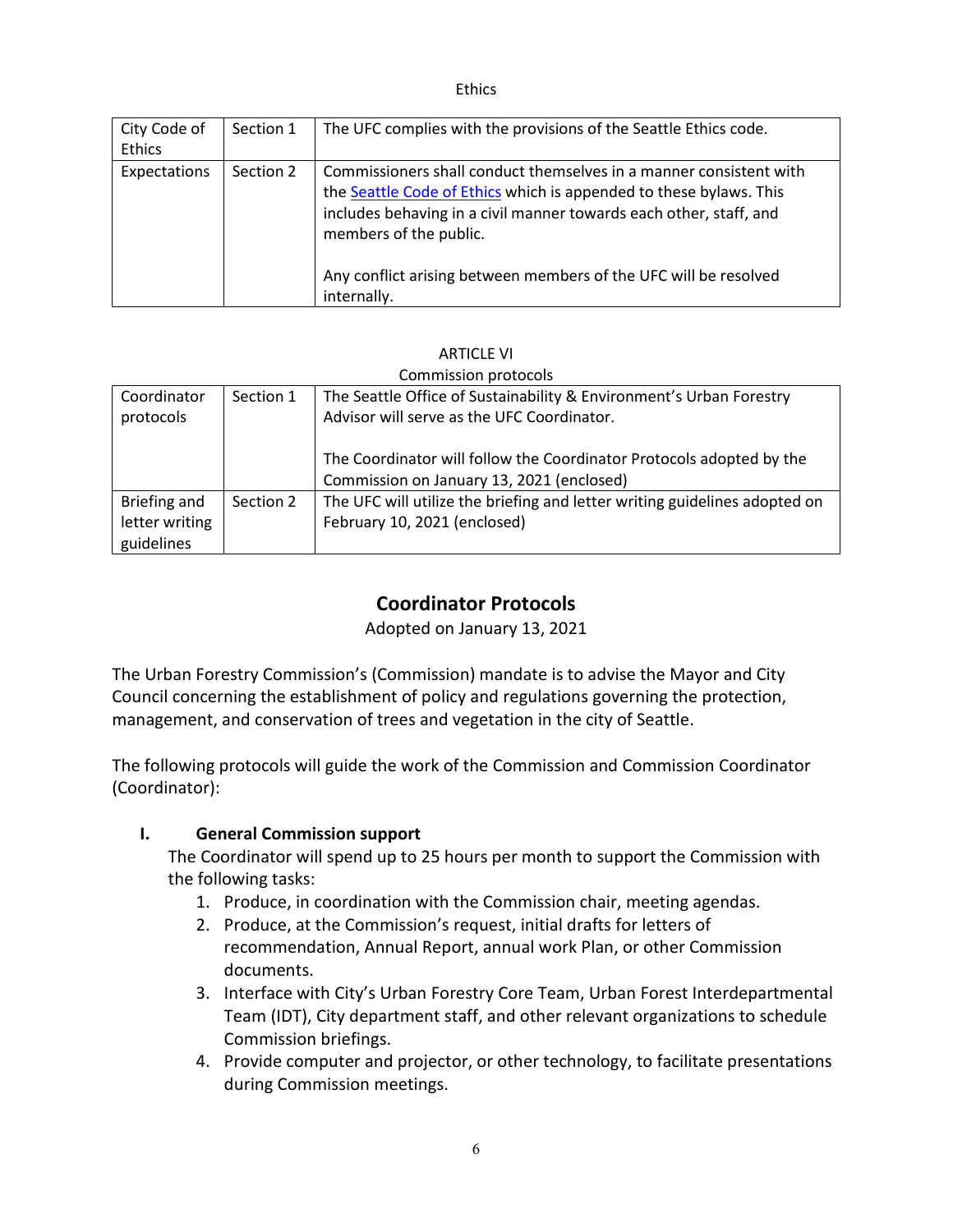- 5. Request relevant supporting materials and make electronic and/or hard copies available to Commissioners.
- 6. Record Commission meetings and produce meeting summaries, for review and adoption by the Commission.
- 7. Support Commission efforts to incorporate the City's Race and Social Justice Initiative principles into its work.
- 8. Manage and update the Commission's website, including posting meeting materials and recordings.
- 9. Ensure meetings and meeting materials are accessible based on Americans with Disabilities Act (ADA) requirements.
- 10. Coordinate internal and external Commission communications as to comply with Open Public Meetings Act.
- 11. Coordinate tours, trainings, or other Commission activities.
- 12. Organize the annual Urban Forestry Commission/Urban Forest Interdepartmental Team working meeting.
- 13. Run recruitment processes for Commission members in coordination with City Council and Mayor's Office staff.
- 14. Facilitate meetings with the Mayor's Office and Councilmembers.

# **II. City department coordination**

Departments will be encouraged to brief the Commission on their urban forestry work and discuss issues and potential recommendations. The Coordinator will:

- 1. Keep City departments abreast of Commission issue development.
- 2. Ensure City departments have an opportunity to brief the Commission on issues that impact their urban forestry work.
- 3. Engage City departments to review and comment on draft Commission recommendations before they are voted on by the Commission, if possible, considering timing circumstances that might require a fast-tracked adoption of a recommendation. The intent is to promote dialogue and partnership with City departments.
- 4. Facilitate ongoing communication between the Commission and City departments.

# **III. Commission communications/recommendations**

The Coordinator will:

- 1. Produce draft Commission communications and letters of recommendation when assigned by the Commission.
- 2. Distribute hard and electronic copies of the Commission's communications.
- 3. All draft recommendations will include the following disclaimer at the top of the document:

# **MATERIAL PREPARED FOR DISCUSSION BY THE URBAN FORESTRY COMMISSION. THIS DELIBERATIVE DOCUMENT DOES NOT REFLECT THE OPINION OF THE URBAN FORESTRY COMMISSION AND MAY OR MAY NOT MOVE FORWARD TO VOTE.**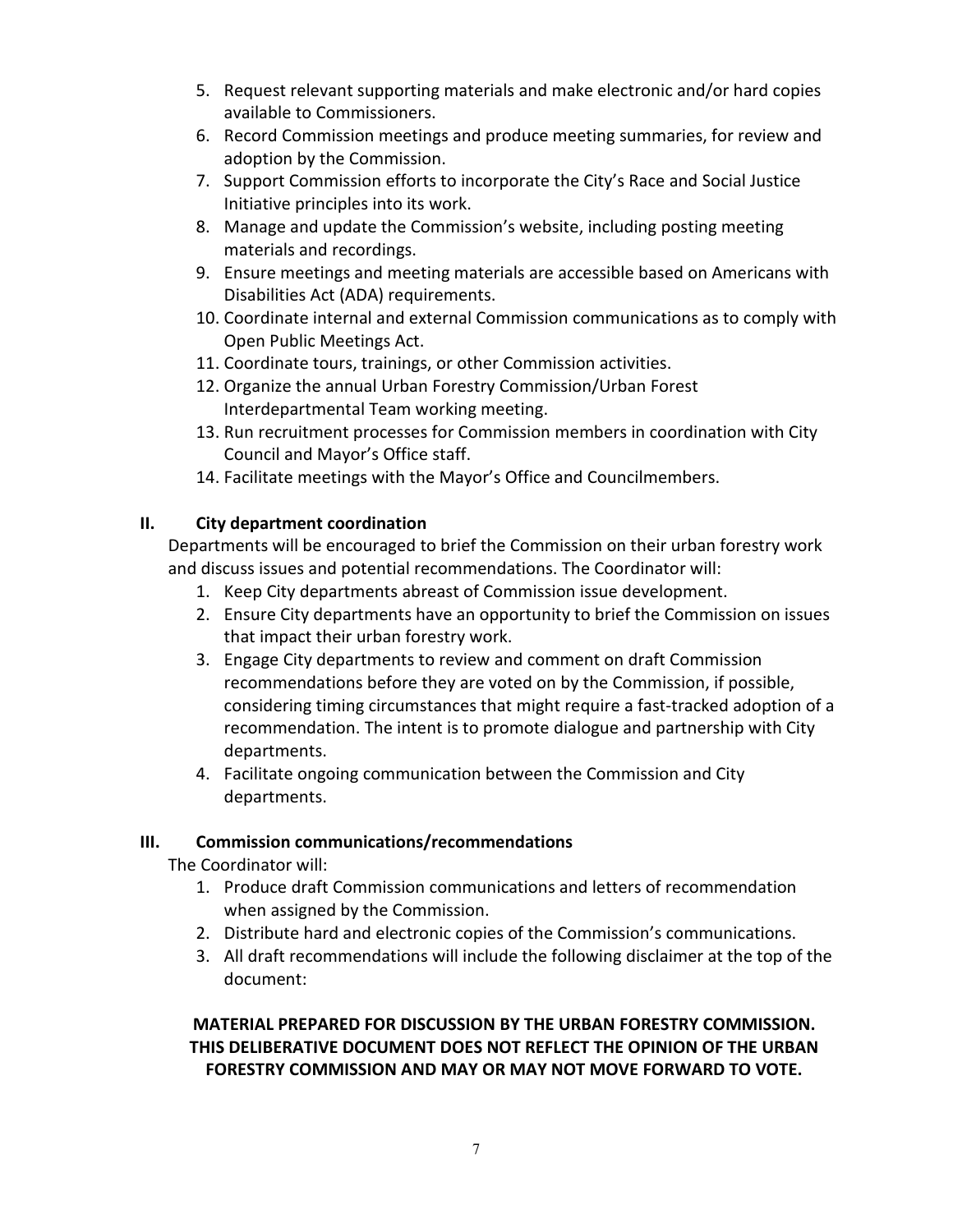#### **Briefing coordination and letter drafting guidelines** Revised and adopted on February 10, 2021

# **1. Presenter Prompts:**

Purpose: The purpose of these prompts is to help clarify the intent of briefings and give Urban Forestry Commission (UFC) discussion some structure. The purpose is not to give strict guidelines on presentation but rather, share some ideas of how the presentation may be useful to both guests and the UFC. When requesting a presentation/briefing, the UFC will clearly state their interest in the subject and expectations. This will assist the UFC Coordinator in enticing people to prepare briefings/presentations to the UFC.

Procedure: Prior to the briefing, as part of the introduction, the UFC coordinator will clarify who requested the briefing. Meeting minutes will specifically reference these prompts, if presenter addresses them. UFC will then compile highlights for inclusion in the Annual Report.

Prompt Suggestions: Guests briefing the UFC will be asked to consider the following as part of their presentation or discussion:

# 1.1. City of Seattle Staff:

- o Was the presenter asked by UFC to give a briefing on a topic? (clarify whether or not has presented before).
- o Is this a new topic? If so, what lead to the need/creation of it?
- $\circ$  How does this work relate to the protection and enhancement of Seattle's urban forest and environment, including trees, vegetation, and wildlife? Regarding the urban forest:
	- o What challenges are there related to this work?
	- o What successes are there related to this work?
	- o What future opportunities exist for protecting and expanding the urban forest related to this work?
- o If this is a continued effort, what has changed since last year (or last visit if presented prior) regarding the topic? Changes can include new guidelines, staffing levels, budget levels, scope of work, etc.
- o What impact has the UFC input had on the work? A challenge to this is understanding what documents and briefings have occurred prior to this. Changes in staff may result in institutional knowledge loss.
- $\circ$  How does the topic affect the City's policy or regulations for the urban forest?
- $\circ$  How has this effort incorporated the City's Race and Social Justice Initiative goals?
- o How does this effort contribute to a more equitable and just city?

# 1.2. External to City Guests:

- o All of the above, plus:
- o How could the UFC help?

### **2. Post-presentation discussion:**

Immediately following the briefing, the UFC will spend about 10 minutes debriefing. Each Commissioner will have the opportunity to either comment or pass. If discussion exceeds the